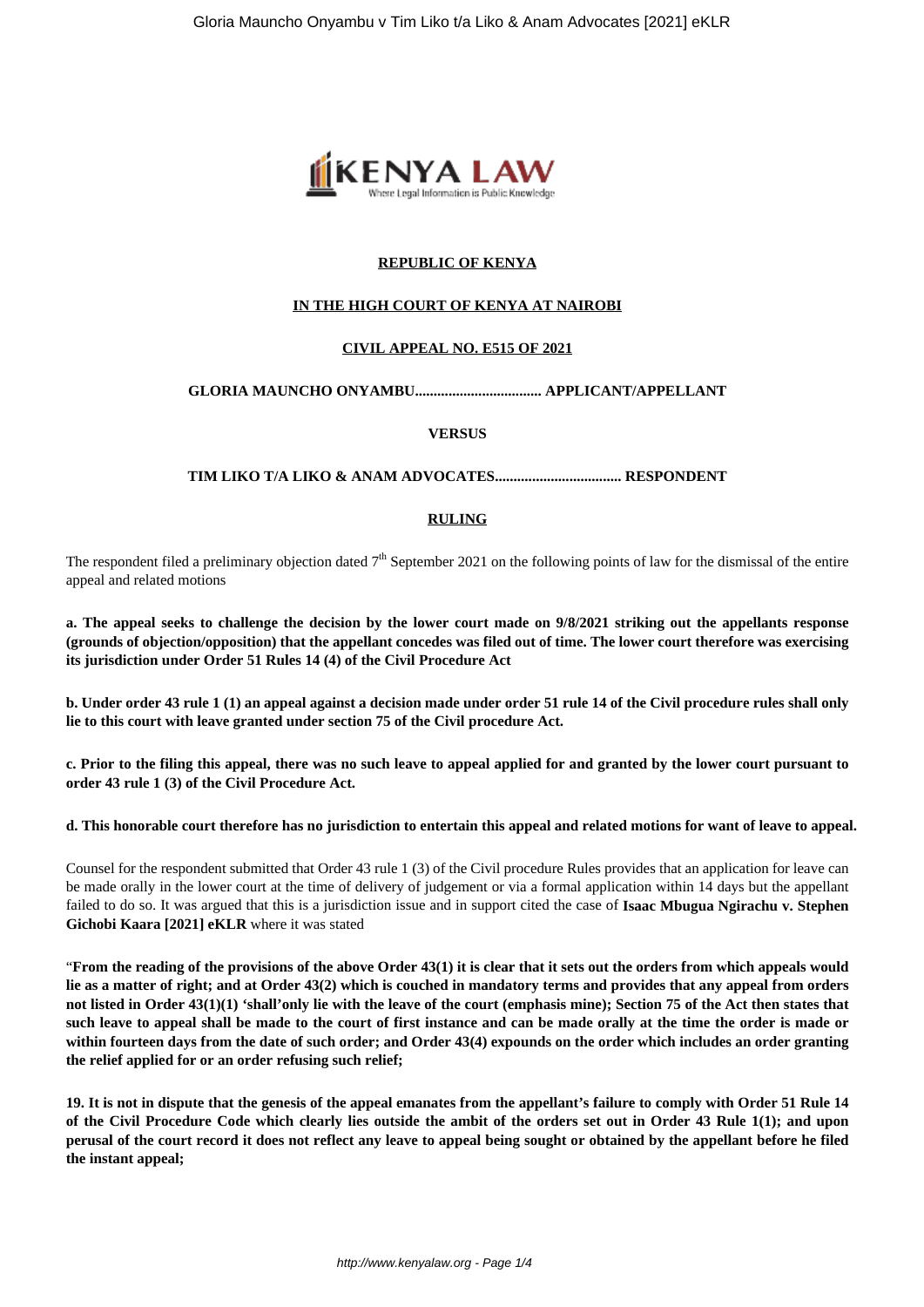**20. The consequence of failure to seek leave of the court to file an appeal is explained in the Court of Appeal decision of Nyutu Agrovet vs Airtel Networks Ltd [2015] eKLR; wherein a five (5) judge bench held that where there was no automatic right to appeal as stipulated under Section 75 of the Civil Procedure Act and Order 43 of the Civil Procedure Rules then the appellate court had no jurisdiction to hear or determine an appeal unless such leave was first sought and obtained;**

**21. From the above decision the omission in this instance touches on jurisdiction of the court; and this court is guided by the aforesaid decision which also held that "………the right to appeal is conferred by statute and cannot be inferred."**

**22. Jurisdictional issues are not matters that fall in the category of procedural technicalities and it is this courts considered view that the invoking of the provisions of Article 159(2)(d) cannot salvage the instant appeal as jurisdiction goes to the root of the matter; case law referred to Mumo Matemu vs Trusted Society of Human Rights Alliance & 5 Others [2013]eKLR; and without jurisdiction this court or any other court can do nothing more than down its tools; as was held in Owners of Motor Vessel 'Lilian S' vs Caltex Oil (K) Ltd (1989) KLR.**

**23. This court is satisfied that the appeal is not competently before this court."**

The appellants in their submissions opposed the application and argued that the enabling provision to which the lower court application was brought the appellant need not seek leave to appeal and as a result this appeal is rightly before this court. In support counsel for the appellant cited the case of **Circuit Business Systems Limited v County Government of Siaya [2020] eKLR** where it was held;

**"On the other hand, Order 43 of the Civil Procedure Rules gives a long list of orders from which an appeal lies from as of right. It therefore follows that if one wishes to appeal on an order that is not on the list under Order 43 of the Civil Procedure Rules, one must seek leave of court that made that very order.**

**18. The said Order 43 is the procedural Order for section 75 of the Civil Procedure Act. It provides: "Appeals from Orders:"**

**"An appeal shall lie with as of right from the following orders and rules under the provisions of section 75 (1)(h) of the Act:**

- **(a) Order 1 (parties to suits);**
- **(b) Order 2 (pleadings generally);**
- **(c) Order 3 (frame and institution of suit);**
- **(d) Order 4, rule 9 (return of plaint);**
- **(e) Order 7, rule 12 (exclusion of counterclaim);**
- **(f) Order 8 (amendment of pleadings);**
- **(g) Order 10, rule 11 (setting aside judgment in default of appearance).**
- **(h) Order 12, rule 7 (setting aside judgment or dismissal for non-attendance);**
- **(i) Order 15, rules 10, 12 and 18 (sanctions against witnesses and parties in certain cases);**
- **(j) Order 19 (affidavits);**
- **(k) Order 22, rules 25, 57, 61(3) and 73 (orders in execution);**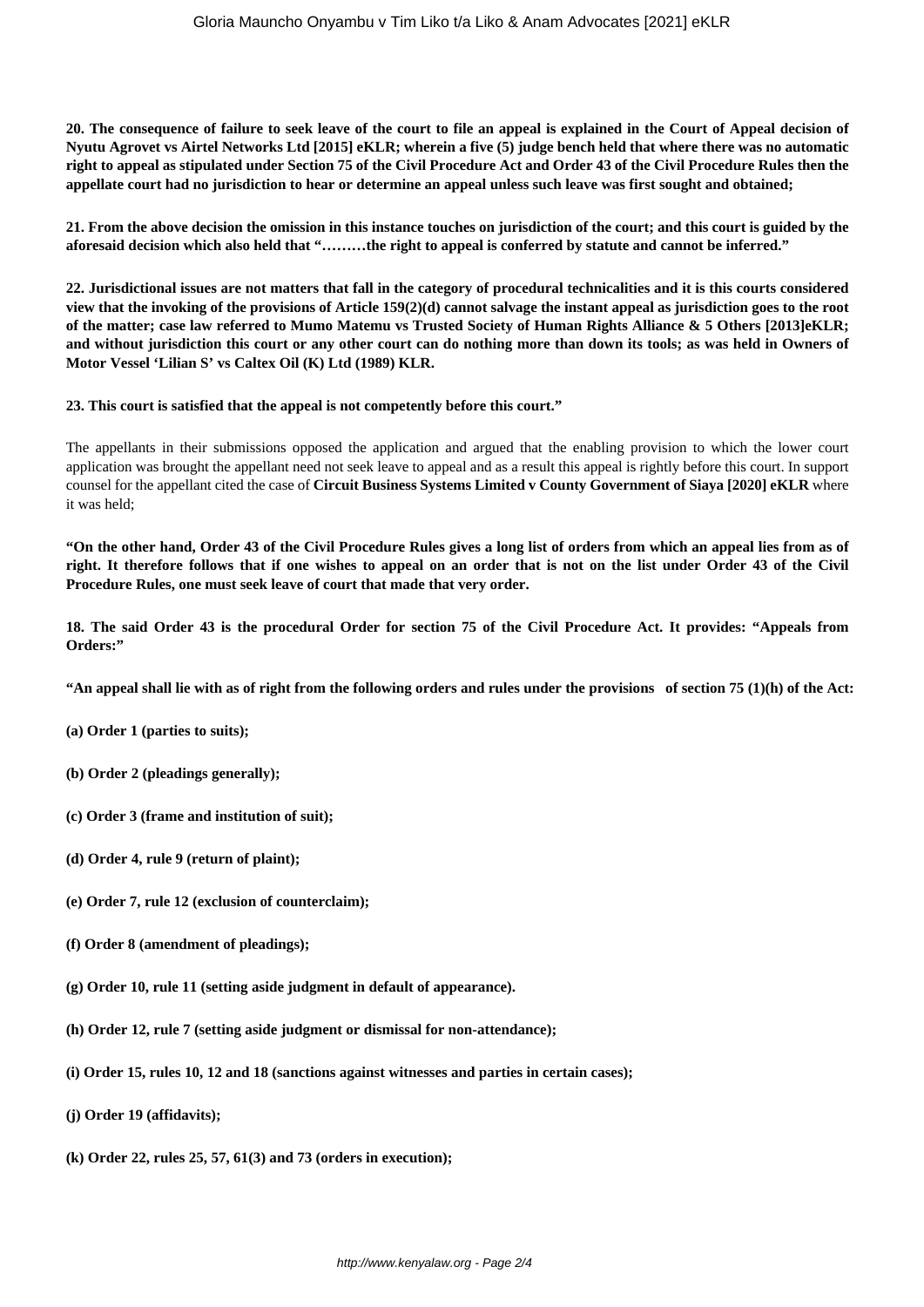- **(l) Order 23, rule 7 (trial of claim of third person in attachment of debts);**
- **(m) Order 24, rules 5, 6 and 7 (legal representatives);**
- **(n) Order 25, rule 5 (compromise of a suit);**
- **(o) Order 26, rules 1 and 5(2) (security for costs);**
- **(p) Order 27, rules 3 and 10 (payment into court and tender)**
- **(q) Order 28, rule 4 (orders in proceedings against the Government);**
- **(r) Order 34 (interpleader);**
- **(s) Order 36, rules 5, 7 and 10 (summary procedure);**
- **(t) Order 39, rules 2, 4 and 6 (furnishing security)**
- **(u) Order 40, rules 1, 2, 3, 7 and 11 (temporary injunctions);**
- **(v) Order 41, rules 1 and 4 (receivers)**
- **(w) Order 42, rules 3, 14, 21, 23 and 35 (appeals);**
- **(x) Order 45, rule 3 (application for review);**
- **(y) Order 50, rule 6 (enlargement of time);**
- **(z) Order 52, rules 4, 5, 6 and 7 (advocates);**
- **(aa) Order 53 (judicial review orders).**

**a. An appeal shall lie with the leave of the court from any other order made under these Rules."**

**This court has the jurisdiction to hear and determine appeals from tribunals, subordinate courts or bodies as prescribed by Article 165 of the Constitution and other Acts of Parliament. Nonetheless a party who desires to file an appeal to this court has a duty to demonstrate under what law that right to be heard on an appeal is conferred or if not, show that leave has been granted by the court that made the order which is impugned to lodge the appeal before the court.**

**I have carefully examined the ruling made by the trial court. Hon Ongondo in his ruling dismissed the application brought under Order 2 Rule 15 of the Civil Procedure Rules which is for striking out pleadings in the form of a defence, and he directed the parties to take a hearing date on priority basis and without any further adjournments.**

**I am persuaded by the applicant's counsel on record that under Order 43 of the Civil Procedure Rules, an appeal lies as of right from the following orders and rules under the provisions of section 75 (1)(h) of the Act: " (b) Order 2 (pleadings generally);"**

**A defence which was being sought to be struck out was a pleading generally hence the applicant could appeal from an order striking out or refusing to strike out the defence. It follows that the order made on 23/9/2020 was made in error and that there is an error apparent on the face of the record, which error can be corrected by this court because the appellant's counsel too erroneously withdrew the appeal on the basis that it was filed without leave of court.**